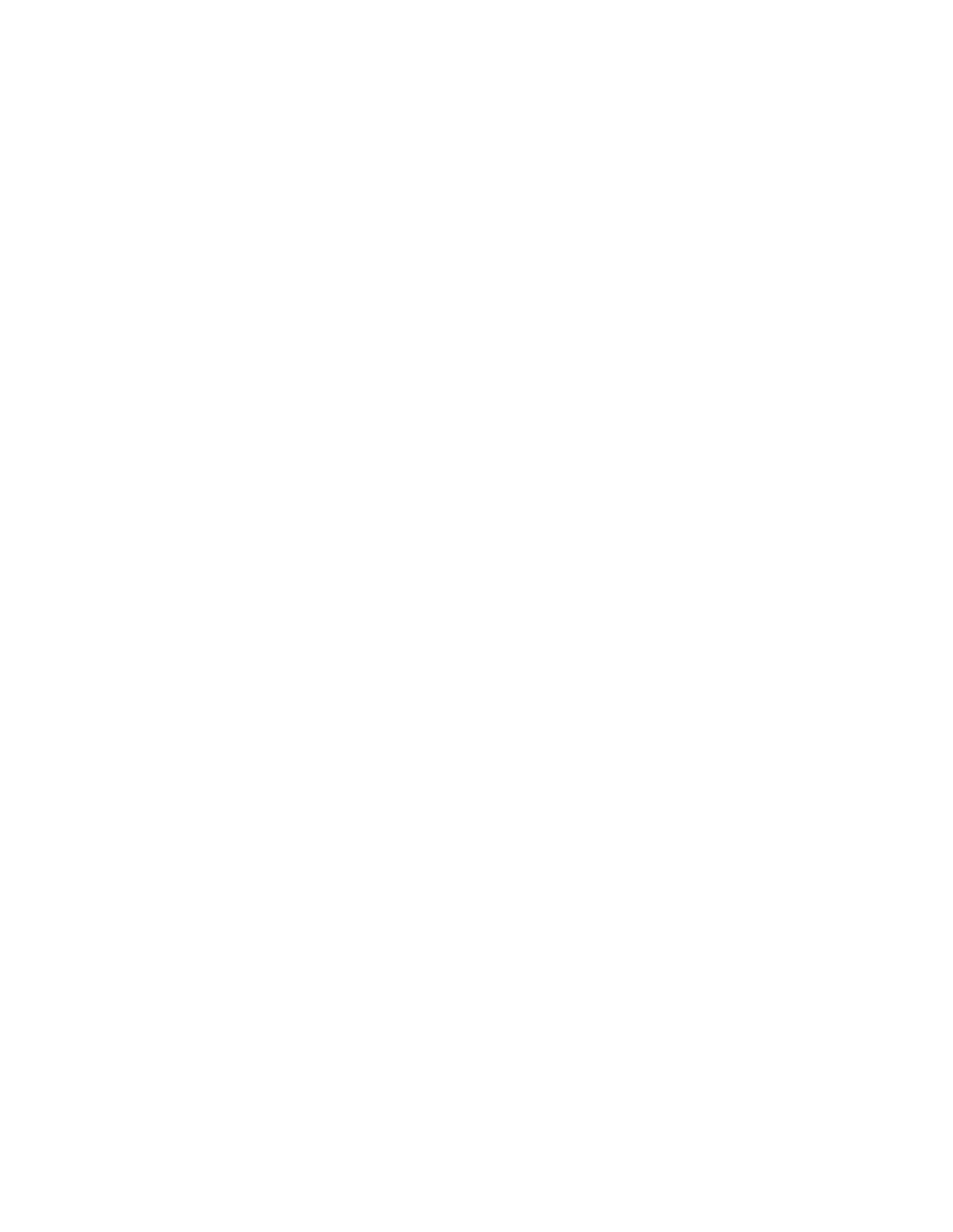#### <span id="page-2-0"></span>**Audience:**

This document is intended for City of San Marcos CDBG staff, as the Responsible Entity for the Environmental Review Record for CDBG projects.

This document will also be shared to any sub-consultants that are completing activities related to the Environmental Review Record for reference of awareness of procedures and expectations.

#### <span id="page-2-1"></span>**Overview:**

An environmental review is the process of reviewing a project and its potential environmental impacts to determine whether it complies with the National Environmental Policy Act (NEPA) and related laws and authorities. All HUDassisted projects are required to undergo an environmental review to evaluate environmental impacts. An environmental review must be conducted considering federal laws, authorities, and regulations which address noise, air quality, historic properties, floodplains, wetlands, water quality, solid waste disposal, manmade hazards, farmlands protection, wild and scenic rivers, coastal areas, endangered species and others. The analysis includes both how the project can affect the environment and how the environment can affect the project, site, and end users.

CDBG-DR and MIT requires that an environmental review be completed for every activity before funds (even non-CDBG-DR and MIT funds associated with the activity) are committed or expended.

One of the most common reasons for complications or returned grant funds is for improper filing, timing, or clearance related to the Environmental Review Record. It is imperative that the City of San Marcos follows the procedures for clearance prior to expending or committing funds necessary for clearance.

Documentation of the environmental review should be maintained in the environmental review record. This record contains the description of all activities that are part of the project and an evaluation of the effects of the project on the human environment and vice versa. This record should be made available for public review.

### <span id="page-2-2"></span>**Notes on Documentation:**

**Records**: At all stages, staff will save to the electronic file a copy of any signed document and any information sent to property owners, Tribal groups, and agencies in the assigned folder for the individual project.

**Notices:** All notices published to local news outlets or sent to property owners, Tribal groups, and agencies must be documented in City files in the assigned folder for the individual project.

All recorded documents will be available to the public by request and appointment prior to release of funds and submission to HEROS. Upon submission to HEROS and/or upon applicable notices, a copy of the recorded files will be made available to the public both online and physical copies as requested.

**HUD Overview:** [https://www.hudexchange.info/programs/environmental-review/orientation-to](https://www.hudexchange.info/programs/environmental-review/orientation-to-environmental-reviews/#overview)[environmental-reviews/#overview](https://www.hudexchange.info/programs/environmental-review/orientation-to-environmental-reviews/#overview)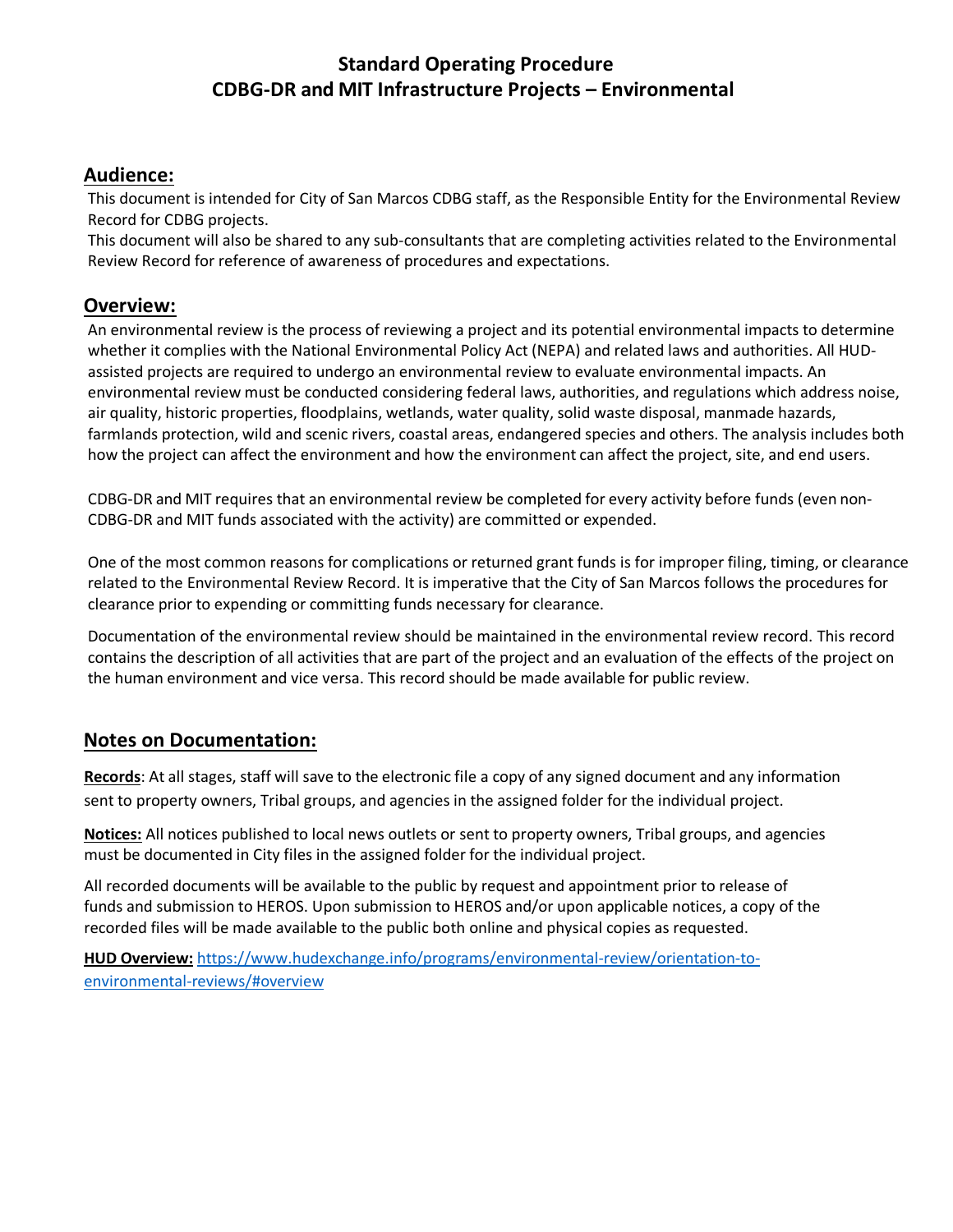### <span id="page-3-0"></span>**I. RESPONSIBLE ENTITY**

- A. Under 24 CFR Part 58, the term "responsible entity" (RE) means the grantee receiving CDBG assistance. The responsible entity must complete the environmental review process. The RE is responsible for ensuring compliance with NEPA and the Federal laws and authorities has been achieved, for issuing the public notification, for submitting the request for release of funds and certification, when required, and for ensuring the Environmental Review Record (ERR) is complete. The City of San Marcos is designated as the "Responsible Entity" for any submittal for the CDBG-DR and MIT program.
- B. Responsible Parties Defined

#### **Certifying Officer**

- The Certifying Officer is the "responsible Federal official" that ensures compliance with the National Environmental Policy Act (NEPA) and the Federal laws and authorities cited at section 58.5 has been achieved
- They must be an elected official designated by formal resolution and must have the authority to assume legal responsibility for certifying that all environmental requirements have been followed.
- For the CoSM, the Certifying Officer is designated as the "City Manager".

#### **Environmental Officer**

- The Environmental Officer is responsible for conducting the environmental review including such tasks as: writing the project narrative, obtaining maps of the project area, soliciting comments from appropriate local, state and federal agencies, and facilitating responses to comments received on the environmental findings.
- While the Environmental Officer may delegate tasks to subconsultants, the Environmental Officer is responsible for review and certification of any items related to the above responsibilities.
- For the CoSM Infrastructure Projects, the Environmental Officer is designated as the "Project Manager" assigned to the infrastructure project requiring an Environmental Review.
- For the CoSM for Exempt and Categorically Excluded activities, the "Program Compliance Manager" is designated as the Environmental Officer.
- C. Typical Responsibilities for Environmental Subconsultants
	- Should the infrastructure project design and environmental assessment be procured by a professional services contract, it is typical to assign and delegate the following activities to the subconsultant contracted to complete the environmental assessment:
		- Environmental Constraints Analysis
		- Full Draft of Environmental Analysis in accordance with 2 CFR 58 as described above.
		- Archaeological Surveying
		- Archaeological Monitoring
		- Historic Resource reconnaissance or intensive level study
		- National, State, and/or Local permitting and coordination with associated entities in relation to the Environmental Assessment.
		- Submittal of the EA and all documentation to HEROS system for review by Responsible Entity.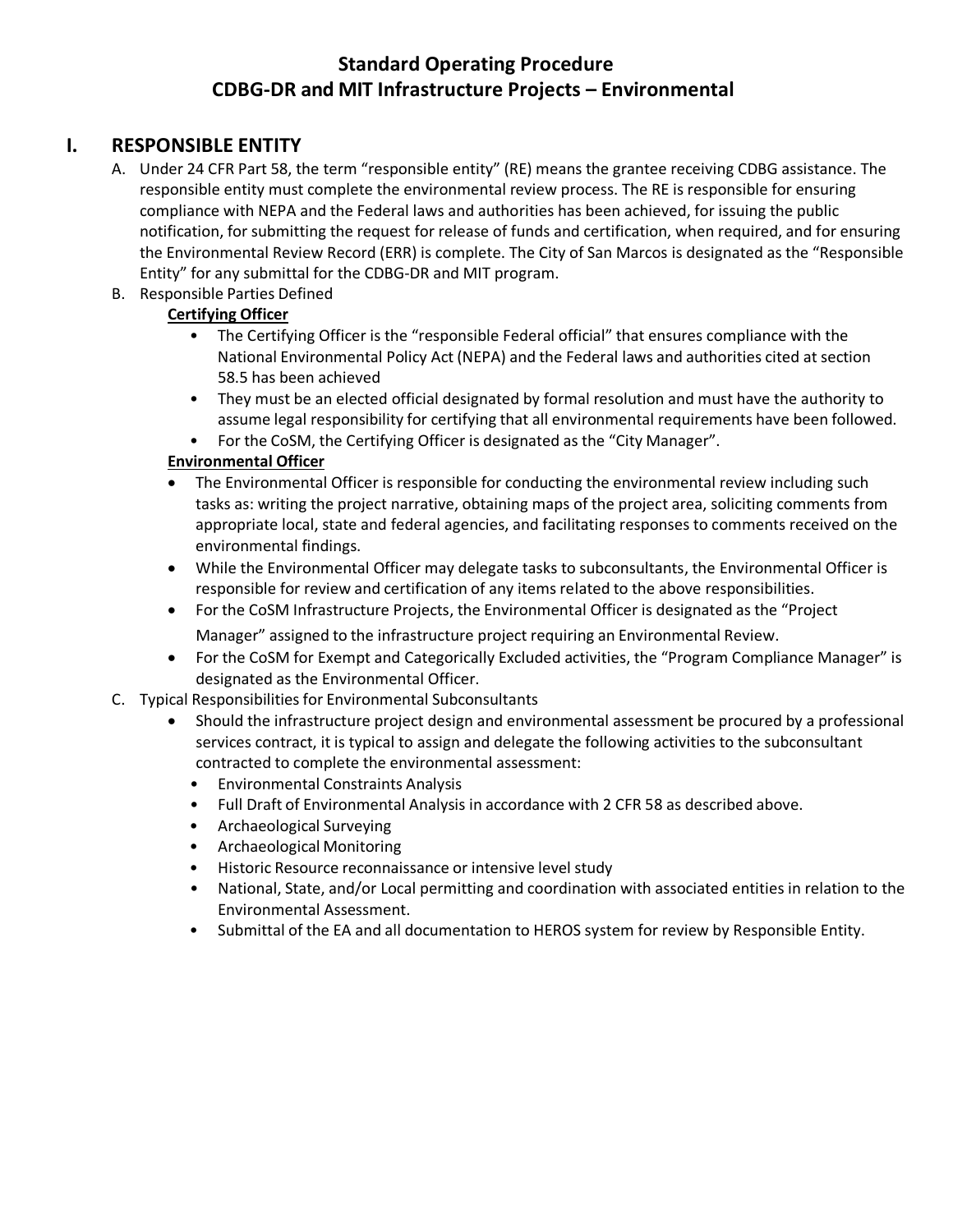## <span id="page-4-0"></span>**II. STEPS AND ROLES AND RESPONSIBILITIES**

## **Environmental Review Process** (To Be Conducted by Responsible Entity)

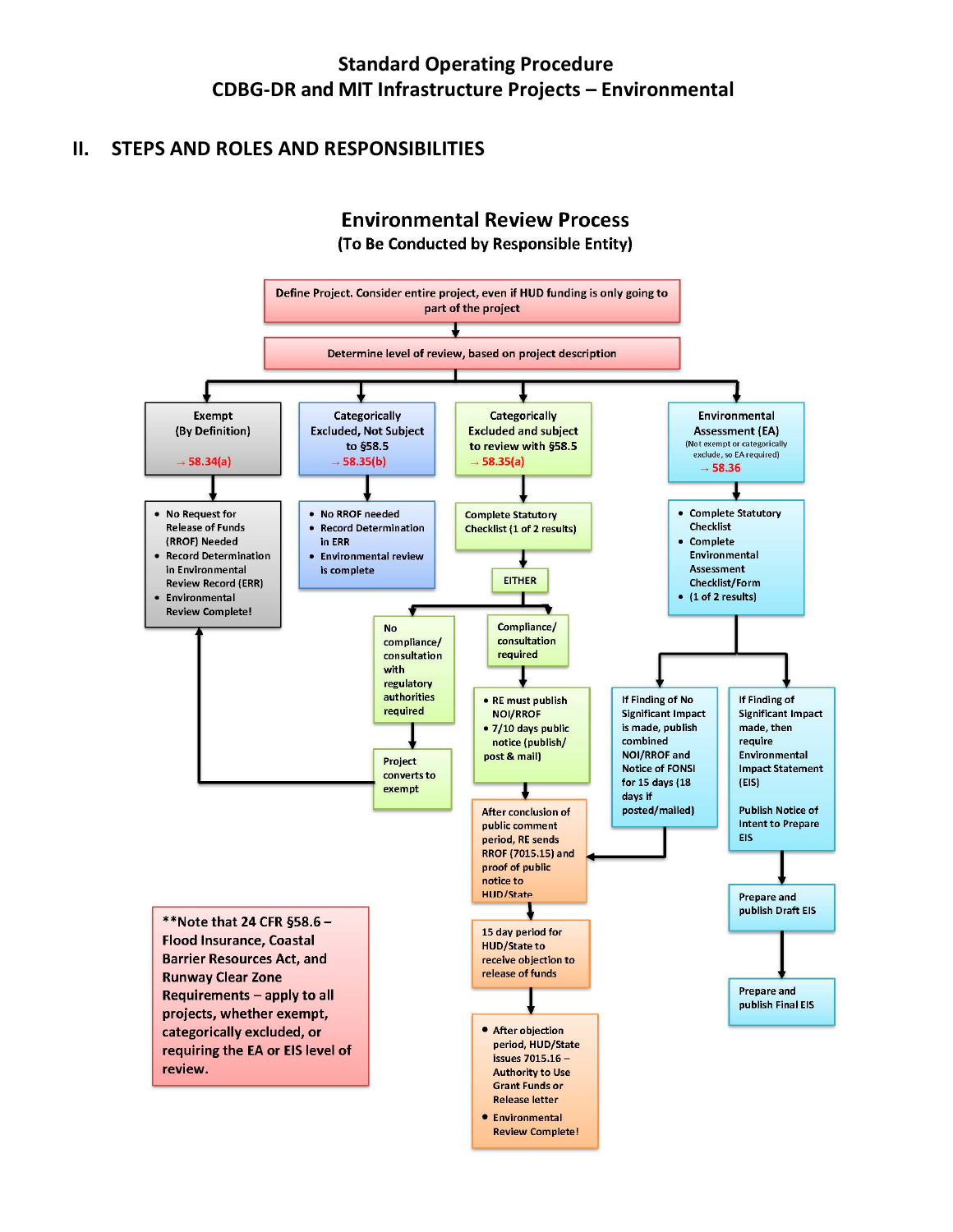#### **PROGRAM**

- 1. Set up project in DRGR federal reporting system
- 2. Obtain from HUD the Memorandum of Authorization to Incur Pre-Agreement Costs
- 3. Receive From Environmental Officer:
	- Description of the project
	- Limits on the project area
	- If the project is in a floodplain
	- If any acquisition will be necessary.
- 4. Determine Level of Review, based on project description. For guidance, see: [https://files.hudexchange.info/resources/documents/ERProcedures\\_24CFR58.pdf](https://files.hudexchange.info/resources/documents/ERProcedures_24CFR58.pdf)
	- a. Exempt (24 CFR 58.34(a))
	- b. Categorially Excluded, Not Subject to 58.5 (24 CFR 58.35(b))
	- c. Categorially Excluded and subject to review with 58.5 (24 CFR 58.35(a))
	- d. Environmental Assessment (24 CFR 58.36)
- 5. Fill out Level of Review Form for determination.
- 6. Prepare a memo for Environmental Officer with the level of review required.
	- a. If in a floodplain, inform Engineering Team the process to be completed (8-step) for clearance.
	- b. If acquisitions are needed, inform the Environmental Officer of the URA process requirements including proposed timing.

#### **FINANCE**

- A. Set up project in TylerMunis
- B. Obtain source and amount of Applicable Funds or additional funds if available.

#### **ENVIRONMENTAL OFFICER**

- 1. Describe the Project
- 2. Establish the limits of the Project Area
	- a. Receive from Project Team Level of Review form and Memo for level of review required and associated processes.
- 3. Group together and evaluate as a single project all individual activities which are related either on a geographical or functional basis, or are logical parts of a composite of contemplated actions. For more detailed information refer to 24 CFR 58.32
	- a. Functional Aggregation
		- i. Activity to take place in several separate locales or jurisdictions
	- b. Geographic Aggregation
		- i. Mix of dissimilar but related activities is to be concentrated In a fairly specific projectarea
	- c. Combination of aggregation approaches

Regardless of the number of activities associated with a project, a single environmental review is required. Aggregating related activities ensures the recipient adequately addresses and analyzes the separate and combined impacts of a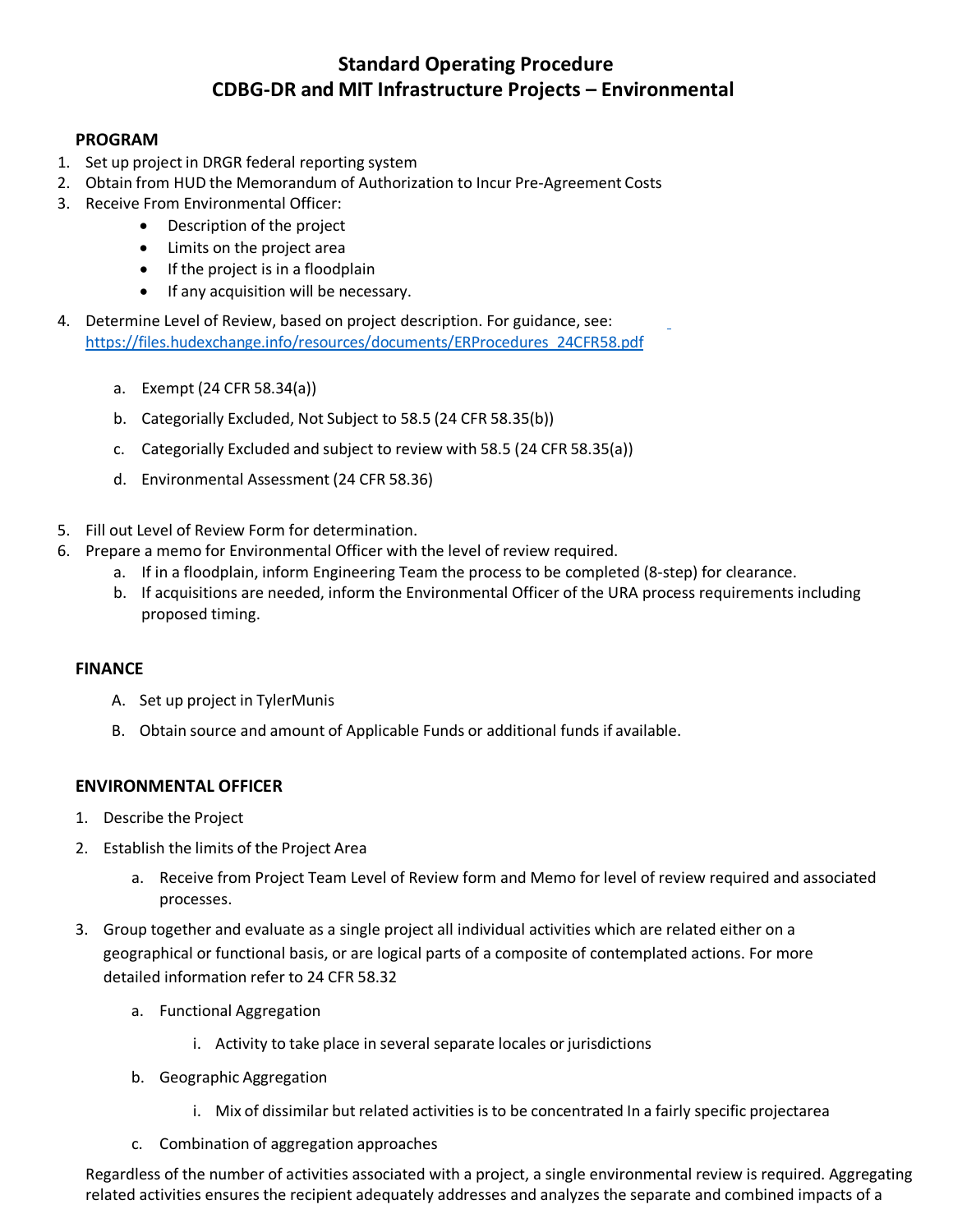## **Standard Operating Procedure**

### **CDBG-DR and MIT Infrastructure Projects – Environmental**

proposed project. Project Aggregation (grouping "like" activities) may be necessary. Conditions under which project aggregation would occur include:

- Activities are in a concentrated area;
- Activities are within unspecified sites;
- Multi-year activities; or
- Special HUD initiatives.

In project aggregation, the responsible entity must group together and evaluate as a single project all of the individual activities that are related. They may be related geographically or functionally or are logical parts of a group of contemplated actions. Related activities are ones that:

- Automatically trigger other actions;
- Cannot or will not proceed unless other actions are taken beforehand or at the same time; or
- Are mutually dependent parts of a larger activity/action.
- 4. Send out Early Floodplain notifications to relevant agencies, tribes, and publish to local paper.
	- a. Provide 15 days from time of publication for public comment.
	- b. See Template in Resources Folder for Guide.
- 5. Relook at the Environmental SOP.
- 6. Engage procured environmental subcontractors to complete environmental review. Pay special attention to the additional national, state, and local requirements fully described in this document. Coordinate with City on aspects that only they can accomplish. Pay special attention to the sections on Activities Pending Clearance.
- 7. Work with procured environmental subcontractors to establish schedule for all activities for Environmental Review Record Clearance and request for release of funds/authority to use grant funds.
- 8. Send out Final Floodplain notifications to relevant agencies, tribes, and publish to local paper.
	- A. Provide 7 days from time of publication for public comment.
	- B. See Template in Resources Folder for Guide.
- 9. Once full Environmental Assessment is completed, environmental subcontractors will enter ERR into HEROS for Environmental Officer review.
	- a. Alternatively, the Environmental Officer may enter ERR into HEROS if environmental subcontractor unable to do so or no subcontractor is needed for the project.
- 10. Complete Environmental Assessment Checklist.
- 11. Submit Notice of Intent to Request Release of Funds as specified below in this document to relevant agencies and publish to paper.
- 12. Assign review and approval to the Certifying Officer.

#### **CERTIFYING OFFICER**

1. Assign the Review to the HUD LocalField Office.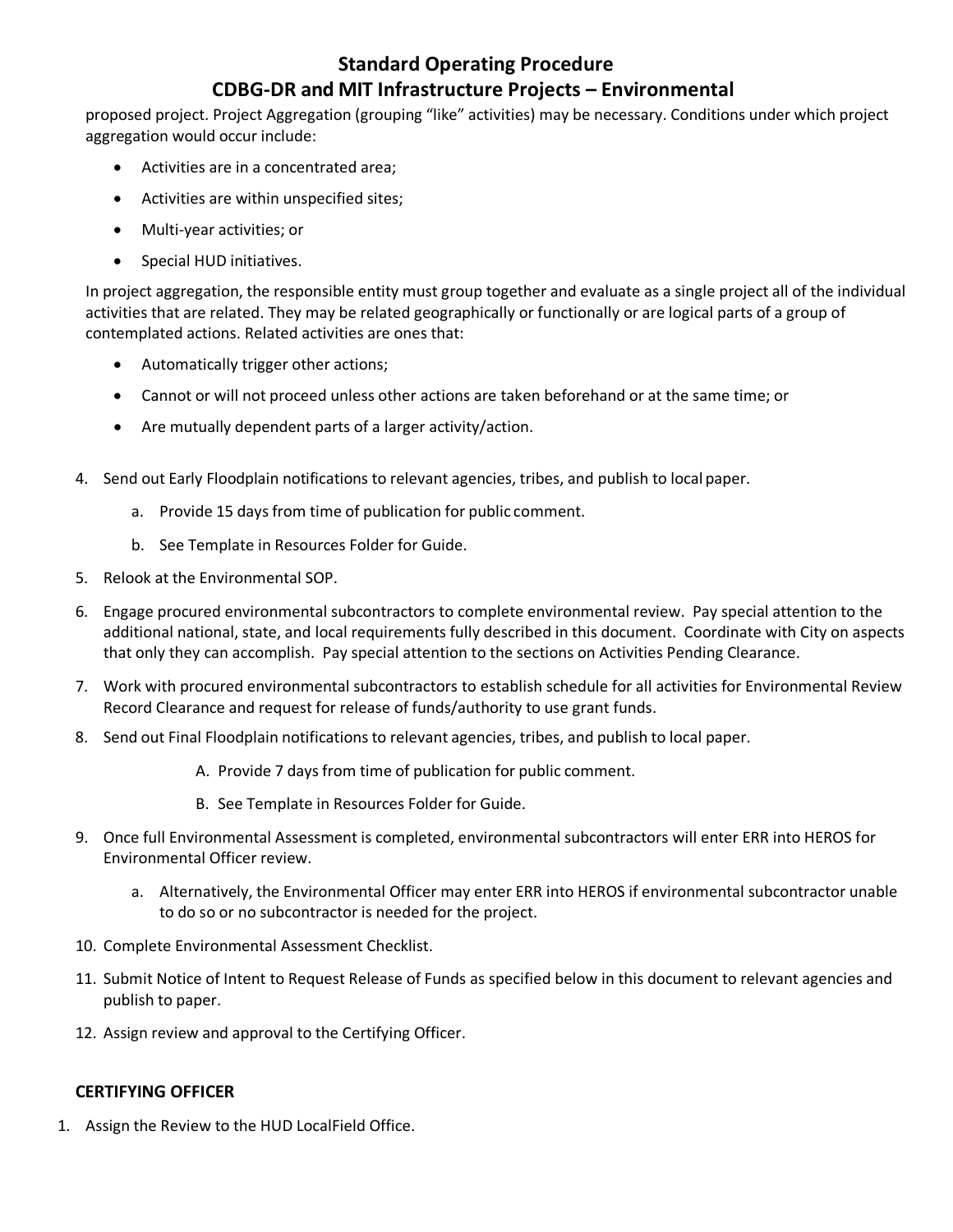#### <span id="page-7-0"></span>**III. FEDERAL GUIDANCE**

#### **Level of Review**

The level of review shall be determined by the Regulated Entity, the Project Manager at the City of SanMarcos for the assigned project.

The levels of review are described below:

- a. Exempt (24 CFR 58.34(a))
- b. Categorially Excluded, Not Subject to 58.5 (24 CFR 58.35(b))
	- If a project is exempt under 24 CFR 58.34 or categorically excluded not subject to the related laws and authorities (CENST) under 24 CFR 58.35(b), the project file only needs to makes a reference tothe applicable exemption or CENST and document compliance with 24 CFR 58.6 requirements.
	- Determination and Exempt Activities and Categorically Excluded Activities can be found Here: <https://files.hudexchange.info/resources/documents/Overview-Exempt-CENST-Activities.pdf>
- c. Categorially Excluded and subject to review with 58.5 (24 CFR 58.35(a))
	- Categorical exclusion refers to a category of activities for which no environmental impact statement or environmental assessment and finding of no significant impact under NEPA is required, except in [extraordinary circumstances \(](https://www.law.cornell.edu/definitions/index.php?width=840&height=800&iframe=true&def_id=3416544f81aa1d5b5678ea5b061fe5b9&term_occur=999&term_src=Title%3A24%3ASubtitle%3AA%3APart%3A58%3ASubpart%3AD%3A58.35)see [§ 58.2\(a\)\(3\)\)](https://www.law.cornell.edu/cfr/text/24/58.2#a_3) in which a normally excluded activity may have a significant impact. Compliance with the other applicable Federal environmental laws and authoritieslisted in § [58.5](https://www.law.cornell.edu/cfr/text/24/58.5) is required for any categorical exclusion.
	- A list of Categorically Excluded Activities that may be subject to review with 58.5 can be found below:
		- <https://www.law.cornell.edu/cfr/text/24/58.35>
		- In order to document completion of a Categorically Excluded Activity Subject to Section 58.5 Environmental Review, see below:
		- <https://www.hud.gov/sites/dfiles/CPD/documents/Part-58-CEST-Format.pdf>
		- d. Environmental Assessment (24 CFR 58.36)
			- For all other infrastructure activities, all regulations associated with this document shall apply.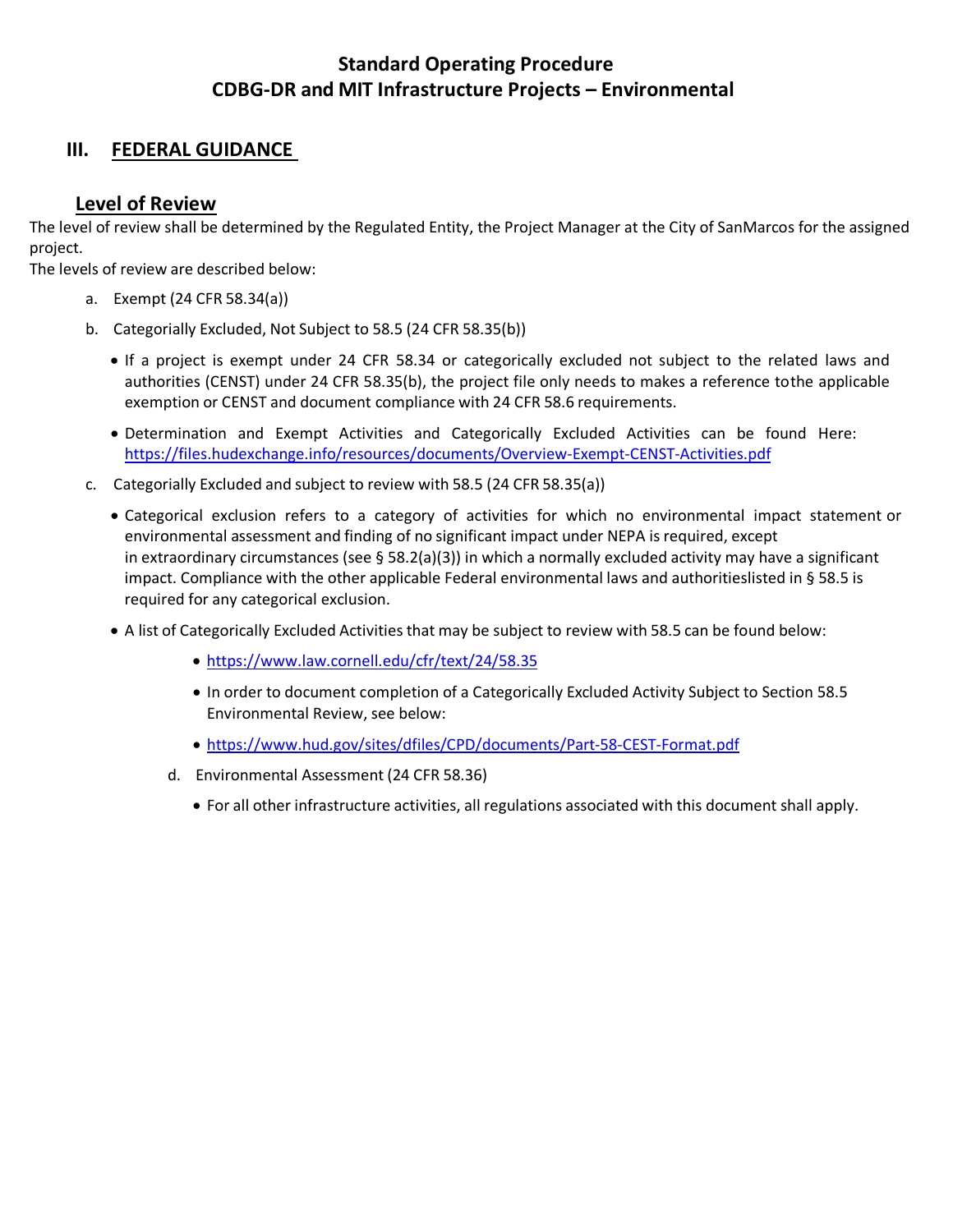## **Regulations**

#### **24 CFR Part 58 Compliance**

The City of San Marcos CDBG-DR & MIT program and its subrecipients must adhere to all required environmental review policies and procedures, which can be found in 24 CFR Part 58, Linked below:

• 24 CFR [Part](https://www.govinfo.gov/content/pkg/CFR-2003-title24-vol1/pdf/CFR-2003-title24-vol1-part58.pdf) 58

According to 24 CFR Part 58.30(b), the "… environmental review process should begin as soon as a recipient determines the projected use of HUD assistance." Additionally, 24 CFR Part 58.22 limits activities, including commitment of HUD funds or non-HUD funds, prior to the completion of a project's environmental review upuntil the Responsible Entity (RE) receives approval from HUD of a Request for Release of Funds (RROF). This means that the grantee or subrecipient may not spend either public or private funds (CDBG, other federal or non-federal funds), or execute a legally binding agreement for property acquisition, rehabilitation, conversion, repair or construction pertaining to a specific site until environmental clearance has been achieved. In other words, grantees and/or subrecipients must avoid any and all choice limiting actions beforea final decision is made – that decision being based upon an understanding of the environmental consequences and actions that can protect, restore and enhance the human environment (i.e., the natural, physical, social, and economic environment).

Until the City of San Marcos has completed the environmental review process and received approval of anRROF, these same restrictions apply to project participants. It is the responsibility of all subrecipients to ensure project participants are apprised of these restrictions.

Commitment of funds shall include:

- Execution of a legally binding agreement (such as a property purchase or construction contract);
- Use of any non-CDBG funds on actions that may have an adverse impact (e.g., demolition, dredging,filling, excavating); and
- Use of funds on actions that would be "choice limiting" (e.g., acquisition of real property; leasing property; rehabilitation, demolition, construction of buildings or structures; relocating buildings orstructures, conversion of land or buildings/structures).

It is acceptable for subrecipients to execute non-legally binding agreements prior to completion of the environmental review process and receiving CoSM approval. A non-legally binding agreement contains stipulations that ensure the project participant does not have a legal claim to any amount of CDBG funds tobe used for the specific project or site until the environmental review process is satisfactorily completed.

It is also acceptable to execute an option agreement for the acquisition of property when the followingrequirements are met:

- The option agreement is subject to a determination by the NCORR on the desirability of the property for the project as a result of the completion of the environmental review in accordance with Part 58;and
- The cost of the option is a nominal portion of the purchase price.

#### **Federal Register Compliance**

As part of the Environmental Review, the Environmental Assessment must be in Compliance with Federal Register

Per 84 FR 45847, Section V.A.2.a, In order to use CDBG-DR and or CDBG-MIT funds, all items associated withfunding of the project must be included in the Action Plan and identified how the use of all funds:

- (1) Meets the definition of mitigation activities;
- (2) addresses the current and future risks as identified in the grantee's Mitigation Needs Assessmentof most impacted and distressed areas as defined in section II.C.;
- (3) will be CDBG-eligible activities under title I of the HCDA or otherwise eligible pursuant to a waiveror alternative requirement; and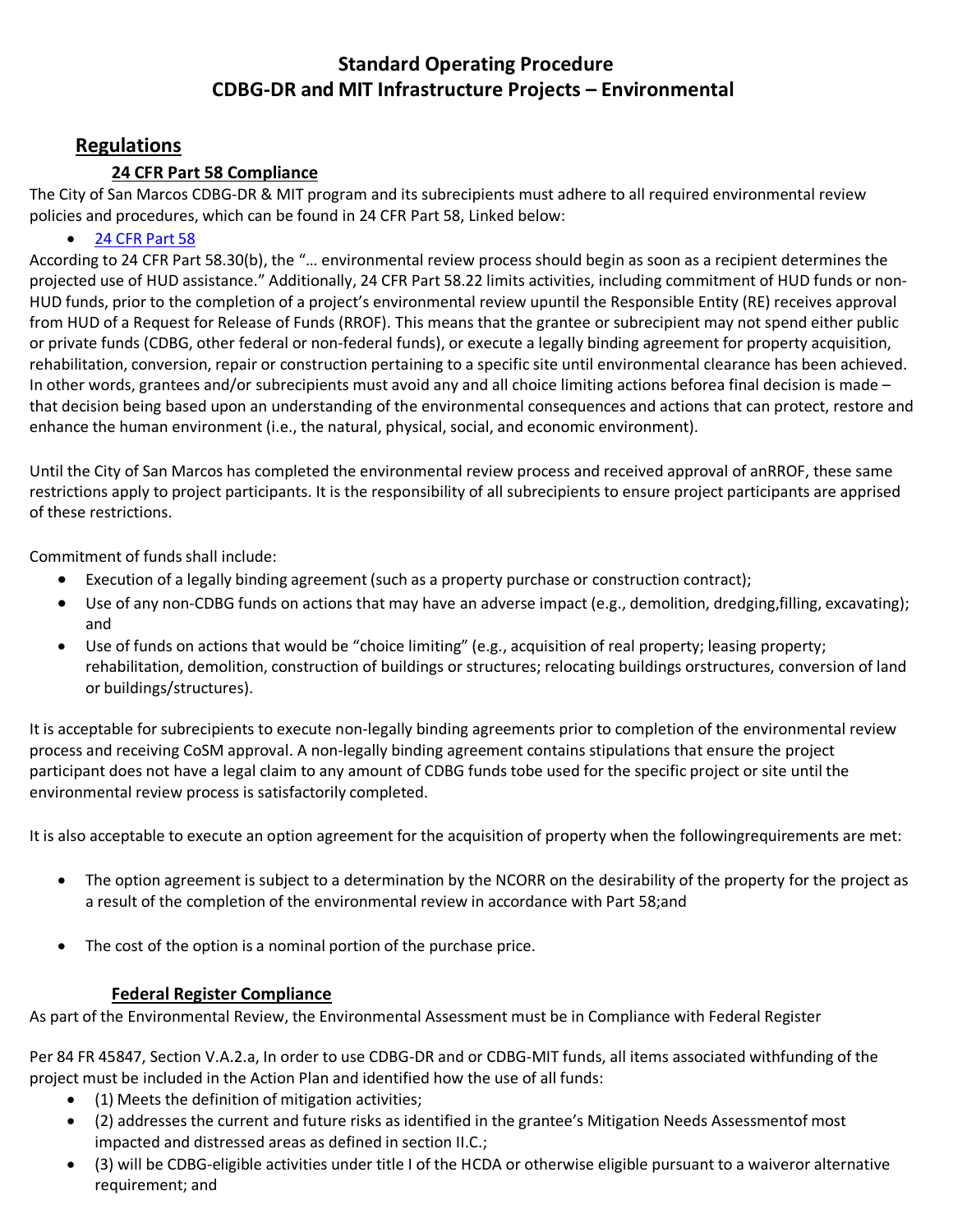• (4) will meet a national objective, including additional criteria for mitigation activities and CoveredProjects.

Per **84 FR 45847, Section V.A.23.c,** the regulating entity shall implement the Unified Federal Review (UFR) Process.

- The UFR Process is a framework for coordinating federal agency EHP reviews for proposed disaster recovery projects associated with presidentially declared disasters under the Stafford Act.
- The process aims to coordinate Federal environmental and historic preservation reviews to expedite planning and decision-making for disaster recovery projects. This can improve the federal government's assistance to states, local and tribal governments, communities, families, and individual citizens as they recover from future presidentially-declared disasters.
- Success of the UFR Process requires early interagency communication and coordination prior to, during and after disasters and disaster recovery.
- Each Federal agency remains responsible for their own compliance with EHP requirements.

More information on the UFR Process can be found Here: <https://emilms.fema.gov/IS0216/DRLT0102summary.htm>

Per **84 FR 45847, Section V.A.23.d,** Arm's Length Voluntary Purchase, the requirements at 49 CFR 24.101(b)(2)(i) and (ii) are waived to the extent that they apply to an arm's length voluntary purchase carried out by a person who was allocated CDBG–MIT funds and does not have the power of eminent domain, in connection with the purchase and occupancy of a principal residence by that person. Given the often-large-scale acquisition needs of grantees, this waiver is necessary to reduce burdensome administrative requirements to implement mitigation activities. Grantees are reminded that tenants occupying real property acquired through voluntary purchase may be eligible for relocationassistance.

Per **84 FR 45847, Section V.A.23.e,** Historic Preservation Reviews, in order to facilitate expedited historic preservation reviews under section 106 of the National Historic Preservation Act of 1966 (54 U.S.C. Section 306108), HUD strongly encourages grantees to allocate general administration funds to retain a qualified historic preservation professional and support the capacity of the State Historic Preservation Officer/ Tribal Historic Preservation Officer to review CDBG– MIT projects. For more information on qualified historic preservation professional qualifications standards see [https://www.nps.gov/history/local-law/arch\\_stnds\\_9.htm](https://www.nps.gov/history/local-law/arch_stnds_9.htm)

Per **84 FR 45847, Section V.A.23.f,** Tiered Environmental Reviews, HUD encourages grantees as Responsible Entities to develop a Tiered approach to streamline the environmental review process for whenever the action plan contains a program with multiple, similar activities that will result in similar impacts (e.g. single-family housing programs). Tiering, is more accurately defined in 40 CFR 1508.28.

Per **84 FR 45847,** Section V.A.23.g, Discipline and Accountability in the Environmental Review and Permitting of Infrastructure Projects, Executive Order 13807, signed by the President on August 15, 2017, establishes a coordinated, predictable and transparent process for the review and permitting of infrastructure projects. For more information on the Executive Order, see [https://www.whitehouse.gov/wp-content/uploads/2019/06/M-19-](https://www.whitehouse.gov/wp-content/uploads/2019/06/M-19-20.pdf) [20.pdf](https://www.whitehouse.gov/wp-content/uploads/2019/06/M-19-20.pdf)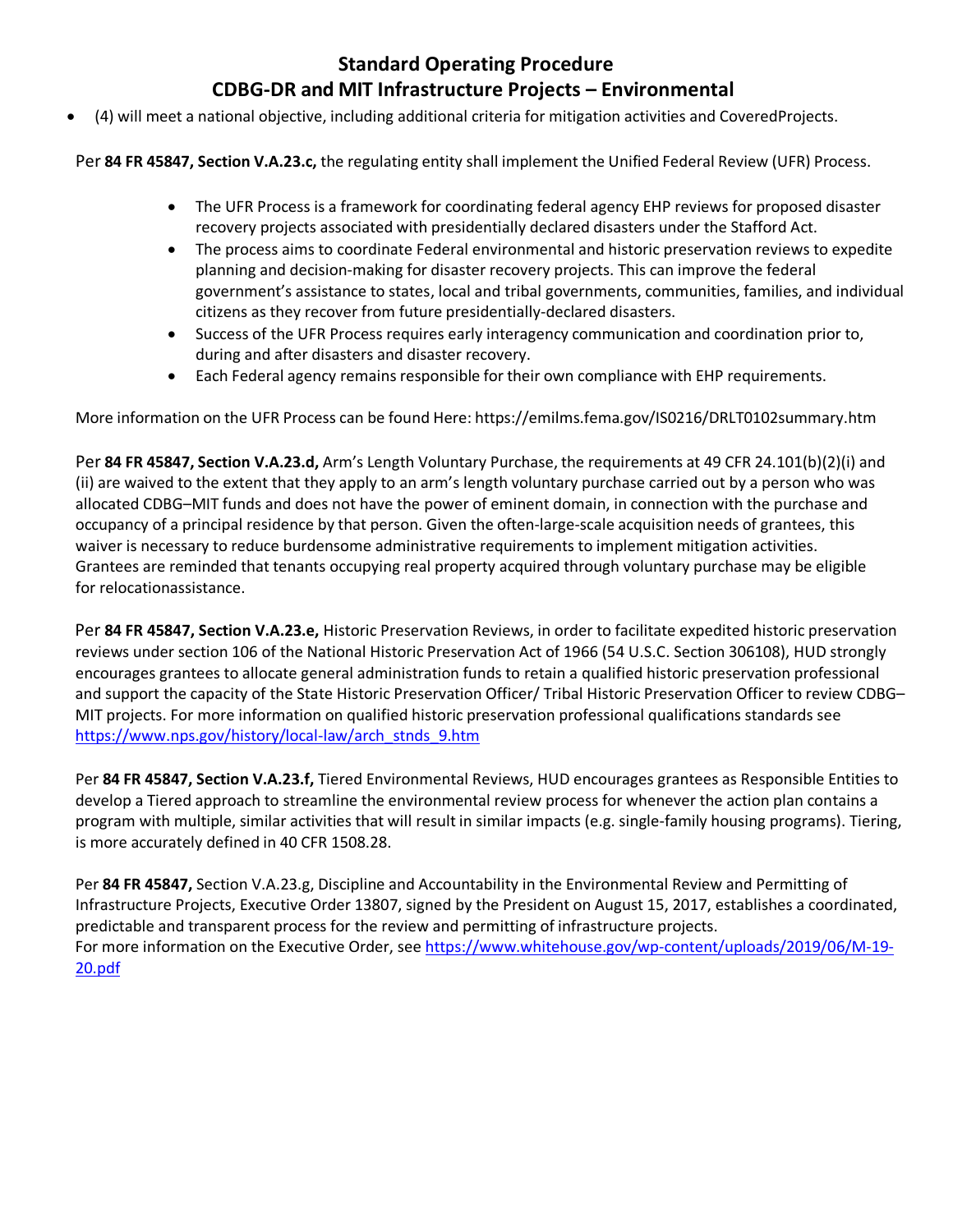## <span id="page-10-0"></span>**IV. ADDITIONAL NATIONAL, STATE, AND LOCAL REQUIREMENTS**

### a. SAND-GRAVEL PERMIT THROUGH TEXAS PARKS AND WILDLIFE

If activity is being conducted in a stream that is perennial (flows most of the time), or is more than 30 feet wide between the banks (even if it is dry most of the time), the State claims the bed and the sand and gravel in it as State-owned. A permit from the Texas Parks and Wildlife Department is required to "disturb or take" streambed materials from a streambed claimed by the State. Contact the Wetlands Conservation Program at (512) 389-4583. A link to the permit application, instructions on how to fill out the application, fees, and frequently asked questions can be found belo[w:](https://tpwd.texas.gov/faq/landwater/sand_gravel/) [https://tpwd.texas.gov/faq/landwater/sand\\_gravel/](https://tpwd.texas.gov/faq/landwater/sand_gravel/)

Once an application has been filed, the responsible entity shall prepare a Notice of Application for General Permit to Remove or Disturb Sedimentary Material to be published in the local paper with instructions for contact information and estimated start date of construction activities.

## b. USACE PRE-CONSTRUCTION NOTIFICATION (PCN)

For projects in San Marcos, the Fort Worth District Regulatory Branch is the assigned reporting authority for USACE permits. To determine if the project will require a permit with the USACE, it is suggested that the applicant file for a Pre-App Meeting Request, which can be obtained here: [https://www.swf.usace.army.mil/Missions/Regulatory/Permitting/Application-Submittal-Forms/.](https://www.swf.usace.army.mil/Missions/Regulatory/Permitting/Application-Submittal-Forms/) Also from this website, all Nationwide Permit documents can be found, depending on the determination for the permit required for the specific project, along with associated checklists.

Submit all pre-applications requests and applications by mail and include the SWF project number if one has been assigned. Please provide a copy of the application on CD.

# c. TEXAS HISTORICAL COMMISSION (THC)

Projects are subject to a Project Review by THC. A Request for SHPO Consultation Form [\(https://www.thc.texas.gov/public/upload/forms/SHPO\\_Consultation\\_Form-Ver0811.pdf\)](https://www.thc.texas.gov/public/upload/forms/SHPO_Consultation_Form-Ver0811.pdf) or a cover letter requesting consultation under Section 106 of the National Historic Preservation Act and/or the Antiquities Code of Texas shall be completed as the first step to receive determination of subsequent required surveys or additional information for the site. Instructions for filling out the form can be found here: [https://www.thc.texas.gov/public/upload/forms/SHPO\\_Consultation\\_Form\\_Instructions-](https://www.thc.texas.gov/public/upload/forms/SHPO_Consultation_Form_Instructions-Ver0811.pdf)[Ver0811.pdf. It](https://www.thc.texas.gov/public/upload/forms/SHPO_Consultation_Form_Instructions-Ver0811.pdf) is recommended all submissions be made to the eTRAC system for a more streamlined review. Upon THC's initial review, it may be determined that additional review for requested documents, surveys, and exhibits will be required for Archeological Review or Review of Standing Structures. See below for descriptions of each.

#### Archeological Review:

Archeologists examine new construction for potential impacts to archeological sites and are most concerned about subsurface disturbance within the construction footprint. TheY check the locations of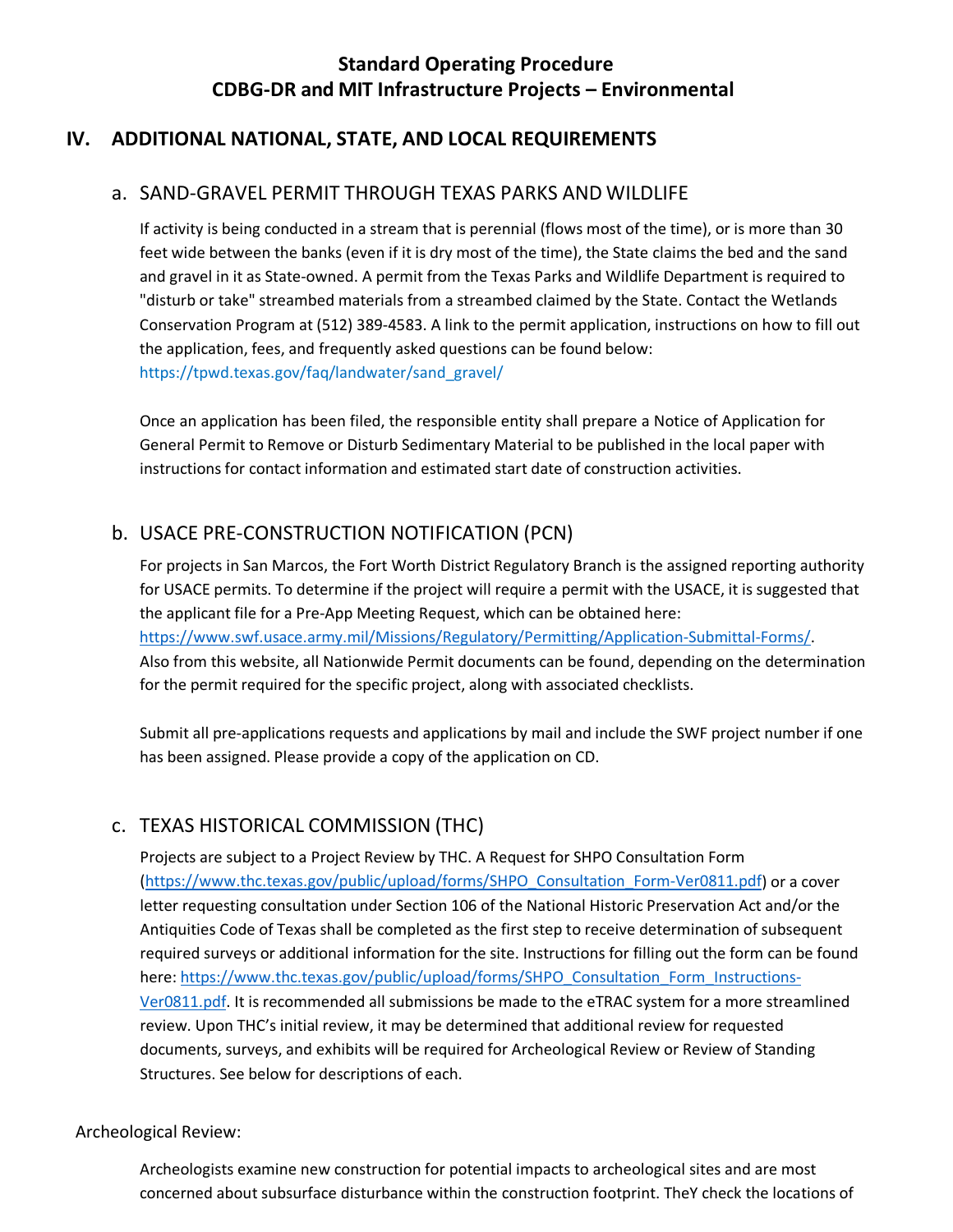known cultural resources and areas where archeological surveys have been conducted in Texas. If no sites are plotted and a professional has surveyed the area, there is usually no need for additional archeological investigation. Most projects are determined to have no effect on important archeological sites.

If the project area has not been surveyed and it contains landforms considered likely to contain important cultural resources, the reviewer will recommend a survey be conducted. For federal projects, the survey needs to be undertaken by professional who meet the Secretary of the Interior's Professional Qualifications Standards. For surveys on Texas public lands performed under the Antiquities Code of Texas, professional must meet the qualifications for a principal investigator found in Chapter 26 of the Texas Administrative Code, available i[n Statutes, Regulations, and Rules. T](https://www.thc.texas.gov/project-review/statutes-regulations-rules)he results of the survey are submitted to the THC for review. If no cultural resources were found, no further consultation is necessary. If cultural resources may be eligible for inclusion in the National Register of Historic Places, the THC staff will discuss measures to avoid or mitigate the effect of the project on the archeological deposits.

Review of Standing Structures:

If a proposed project has the potential to affect a building, structure, site, object, or district 45 years old or older, historians will review the project. For Section 106 review, historians will consider an area of potential effects larger than the construction footprint in order to take into consideration visual and other indirect impacts. Staff will examine the historical importance or architectural merit of any buildings or other resources 45 years old or older that will be directly affected by construction or close enough to the project site to be indirectly affected.

If historians determine that a building or structure is eligible for listing in the National Register of Historic Places, architectural reviewers will determine the effect of the project on the historic property.

Please see the [National Historic Preservation Act \(https://www.thc.texas.gov/project-review/national](https://www.thc.texas.gov/project-review/national-historic-preservation-act)[historic-preservation-act\)](https://www.thc.texas.gov/project-review/national-historic-preservation-act) for a more in-depth explanation of the Section 106 process.

The Antiquities Code of Texas does not require assessment of indirect or visual effects; however, a project that will directly impact a building or structure will be evaluated by a historian and architectural reviewer. Please see the [Antiquities Code of Texas f](https://www.thc.texas.gov/project-review/antiquities-code-texas)or an explanation of the notification requirements and review procedures for historic buildings and structures.

#### **Activities Pending Clearance and Acceptance**

In some instances, additional coordination with a local, state, or federal entity that is required for acceptance of the comprehensive Environmental Assessment that may not be able to achieve full clearance or acceptance by said entity(ies) standards due to timing or correspondence with activities needing expenditure of funds. In this scenario, it may be determined by the Environmental Officer that documentation from said entities shall be sufficient in proceeding with the Environmental Review. Typically, this will be a letter of concurrence, or formal conditional acceptance of a plan in place, backed by documented correspondence with the entity for the concurrence with the plan in place. The documentation for this correspondence and conditional acceptance shall be submitted with the Environmental Review for recordation.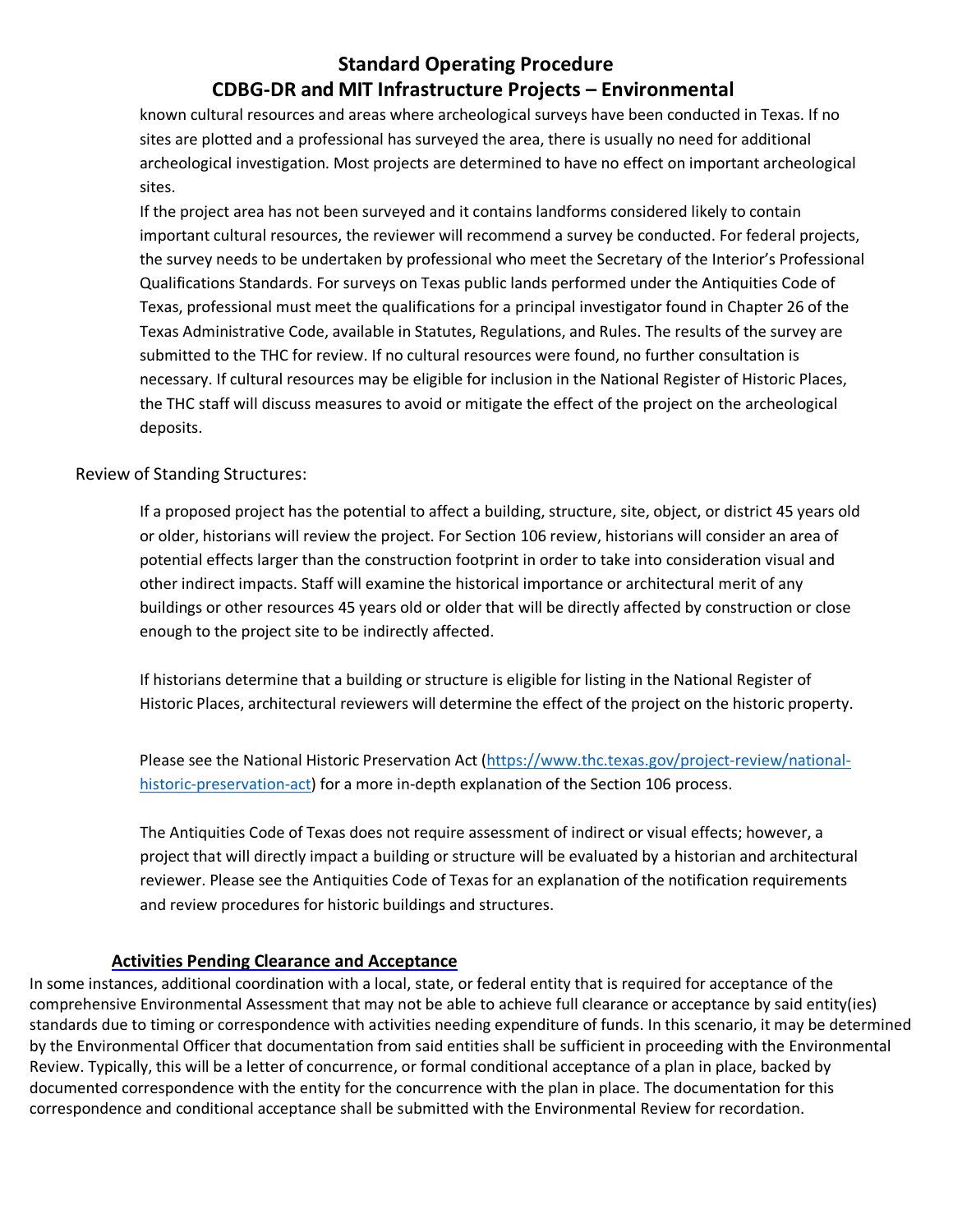# **V. SUBMITTAL TO THE HEROS SYSTEM and REQUEST FOR RELEASE OF FUNDS/AUTHORITY TO USE GRANT FUNDS**

#### A. Overview

- HUD's Environmental Review Online System (HEROS) is the online system for developing, documenting, and managing environmental reviews.
- The intent of the HEROS System is to increase transparency of environmental reviews by posting them on the HUD Exchange for public review. Environmental assessments and categorically excluded projects completed through HEROS are posted online during public comment periods and archived for a year after completion.

### B. Submitting to HEROS

• Once all the above Federal Regulations, and all National, State, and Local Requirements have been determined, addressed, and completed, and prior to submittal of the Finding of No Significant Impact and Request for Release of Funds, the consultant is expected to submit all documentation into the HEROS system and assign the review to the Environmental Officer associated with the project.

## C. Notice of Intent to Request Release of Funds

- Upon subconsultant's upload of the necessary documentation to the HEROS System and preliminary approval of documentation, the subconsultant shall prepare the public notice of Finding of No Significant Impact (FONSI) and Notice of Intent for Release of Funds (NOI-RROF). The city shall submit these documents (which may, and is recommended to be combined in the notice, as shown here: [https://www.hudexchange.info/resource/2755/sample-fonsi-and-rrof/\)](https://www.hudexchange.info/resource/2755/sample-fonsi-and-rrof/) to be published in the local paper, and sent by email to the FONSI and NOI Distribution List (to be maintained and updated by the City of San Marcos) for applicable interested parties:
	- City of San Marcos
		- Habitat Conservation Plan Manager
		- Floodplain Administrator
		- Environmental Compliance Program Coordinator
	- San Marcos River Foundation
	- Texas Water Development Board
	- Texas Commission on Environmental Quality
	- Environmental Protection Agency
	- US Fish and Wildlife Service
	- US Fish and Wetlands
	- US Army Corps of Engineers
	- Texas Parks and Wildlife
	- US Department of Housing and Urban Development
	- Tribes
- The Public Review period for this notice shall last at minimum 15 days from date of notification.
- D. Upon completion of the public review period, the Environmental Officer shall assign review and approval to the Certifying Officer.
	- The public notifications will be uploaded to the 7015.15 screen.
	- The Certifying Officer will approve and complete the forms applicable to their role in HEROS.
- E. Upon approval from the Certifying Officer, the Environmental Officer shall Assign the Review to the HUD LocalField Office.
	- This will submit to the HUD Field Office for final review and approval for the Release of Funds and provide Authority to Use Grant Funds (AUGF)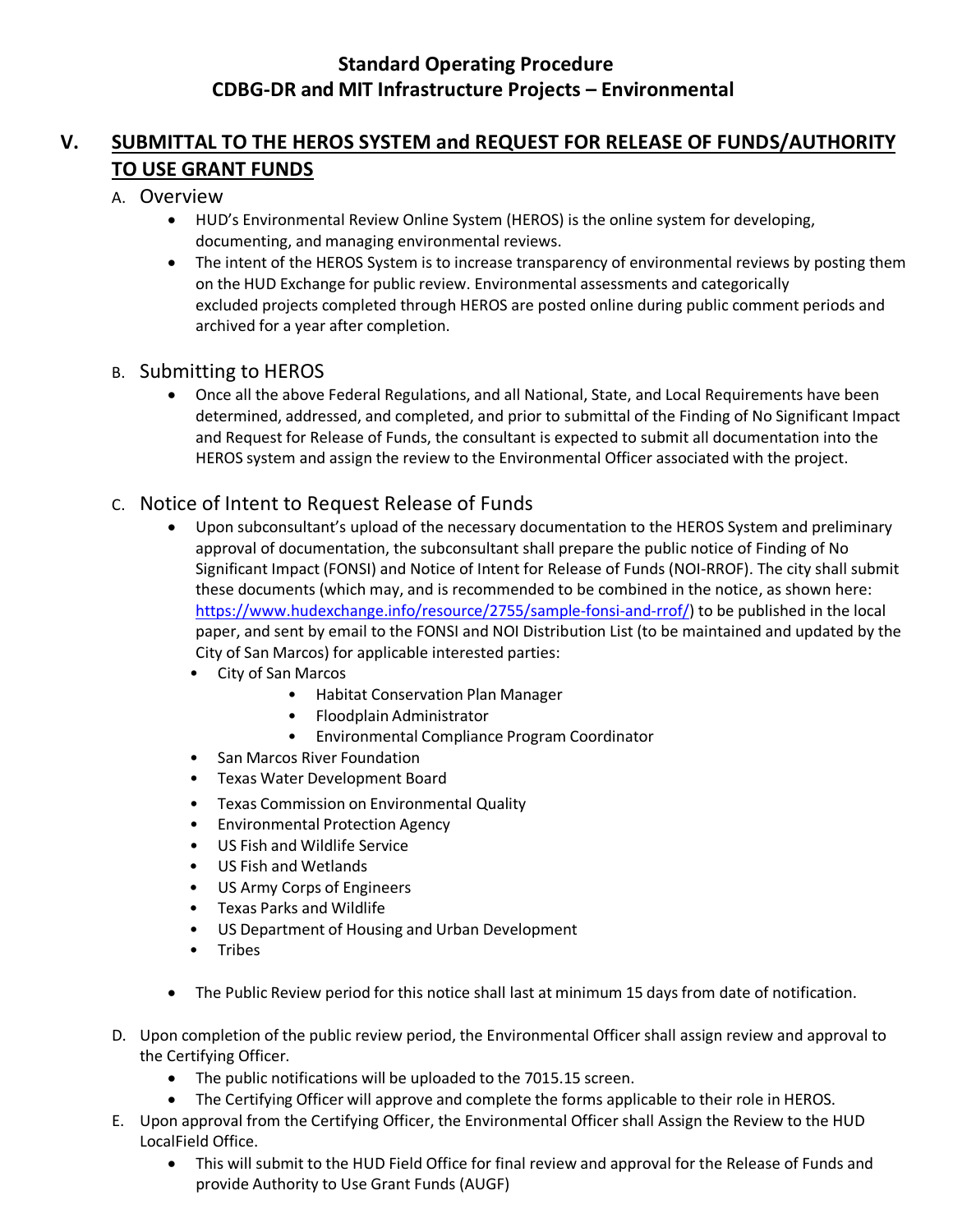- Upon approval from HUD, the city shall receive written documentation for AUGF and shall be authorized to spend Grant Funds for the associated project and activities.
- Links for submitting, assigning reviews, troubleshooting, and best practices for the HEROS system can be found here: **<https://www.hudexchange.info/resource/5848/heros-quick-guides/>**

## <span id="page-13-0"></span>**VI. REVISITING THE REVIEW**

Environmental review records are living documents, and they may need to be updated even after the environmental review has been completed. The three major reasons for revisiting a review are to record mitigation measures, reevaluate the project, and add another source of funding.

Reevaluation of a project is necessary under the following circumstances (24 CFR [58.47\)](http://www.gpo.gov/fdsys/pkg/CFR-2014-title24-vol1/pdf/CFR-2014-title24-vol1-sec58-47.pdf):

- The recipient proposes substantial changes in the nature, magnitude or extent of the project, including adding new activities not anticipated in the original scope of the project;
- There are new circumstances and environmental conditions which may affect the project or have a bearing on its impact, such as concealed or unexpected conditions discovered during the implementation of the project or activity which is proposed to be continued;or
- The recipient proposes the selection of an alternative not in the original finding.

The environmental review record should be updated, and the responsible entity should confirm whether the original findings are still valid. If the original findings are no longer valid, a new environmental assessment must be prepared.

In order to update the ERR, the revised documents shall be uploaded to the HEROS system by the Environmental Officer as supplemental or replacement to the original documents, at the discretion of the Environmental Officer. Upon completion, the Environmental Officer shall then Assign the Review to the Certifying Officer for signature and continue the steps in Section V, Subchapter E of this document.

# <span id="page-13-1"></span>**VII. RECORD MANAGEMENT**

At all times, the City of San Marcos shall maintain digital records of the most up-to-date drafts, exhibits, and required correspondence from regulated entities for the Environmental Review either on the city's current drive, or cloud service in use by the CDBG program. This file format shall not be required to be shared publicly other than required notices as required by aforementioned policies and procedures.

Once the project is closed out, all files including the Environmental Review may be stored on the City of San Marcos's current Archive system and removed from the in-use drive.

Upon AUGF, the Environmental Assessment and Review shall be available to the public via HEROS in Hud Exchange: https:/[/www.hudexchange.info/programs/environmental-review/environmental-review-records/](http://www.hudexchange.info/programs/environmental-review/environmental-review-records/) .

The information available on HEROS shall be considered the "official record" and used for the purposes of monitoring and audits.